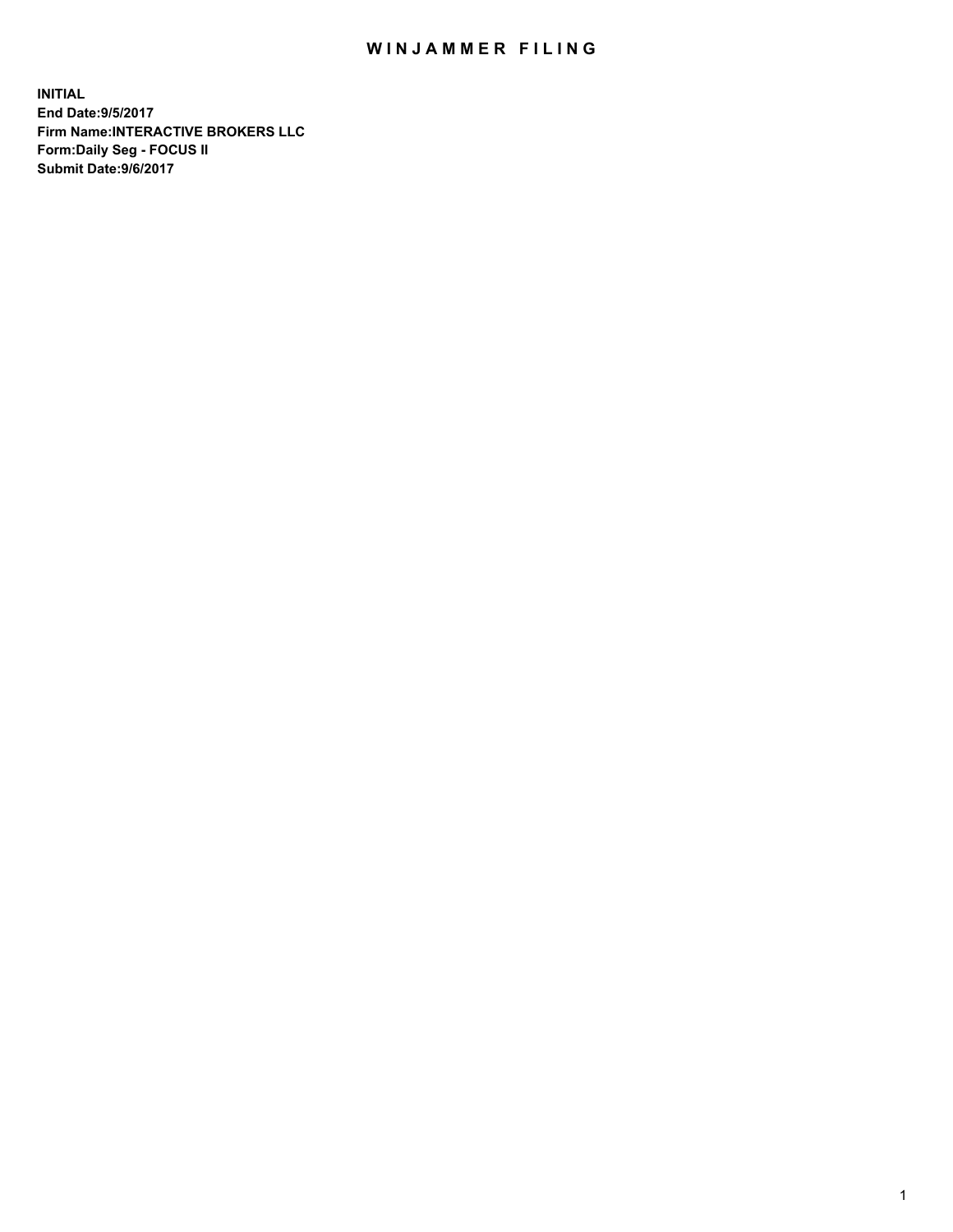## **INITIAL End Date:9/5/2017 Firm Name:INTERACTIVE BROKERS LLC Form:Daily Seg - FOCUS II Submit Date:9/6/2017 Daily Segregation - Cover Page**

| Name of Company<br><b>Contact Name</b><br><b>Contact Phone Number</b><br><b>Contact Email Address</b>                                                                                                                                                                                                                          | <b>INTERACTIVE BROKERS LLC</b><br>James Menicucci<br>203-618-8085<br>jmenicucci@interactivebrokers.c<br>om |
|--------------------------------------------------------------------------------------------------------------------------------------------------------------------------------------------------------------------------------------------------------------------------------------------------------------------------------|------------------------------------------------------------------------------------------------------------|
| FCM's Customer Segregated Funds Residual Interest Target (choose one):<br>a. Minimum dollar amount: ; or<br>b. Minimum percentage of customer segregated funds required:%; or<br>c. Dollar amount range between: and; or<br>d. Percentage range of customer segregated funds required between: % and %.                        | $\overline{\mathbf{0}}$<br>0<br>155,000,000 245,000,000<br>0 <sub>0</sub>                                  |
| FCM's Customer Secured Amount Funds Residual Interest Target (choose one):<br>a. Minimum dollar amount: ; or<br>b. Minimum percentage of customer secured funds required:%; or<br>c. Dollar amount range between: and; or<br>d. Percentage range of customer secured funds required between: % and %.                          | $\underline{\mathbf{0}}$<br>$\mathbf 0$<br>80,000,000 120,000,000<br>00                                    |
| FCM's Cleared Swaps Customer Collateral Residual Interest Target (choose one):<br>a. Minimum dollar amount: ; or<br>b. Minimum percentage of cleared swaps customer collateral required:% ; or<br>c. Dollar amount range between: and; or<br>d. Percentage range of cleared swaps customer collateral required between:% and%. | $\underline{\mathbf{0}}$<br>$\underline{\mathbf{0}}$<br>0 <sub>0</sub><br><u>00</u>                        |

Attach supporting documents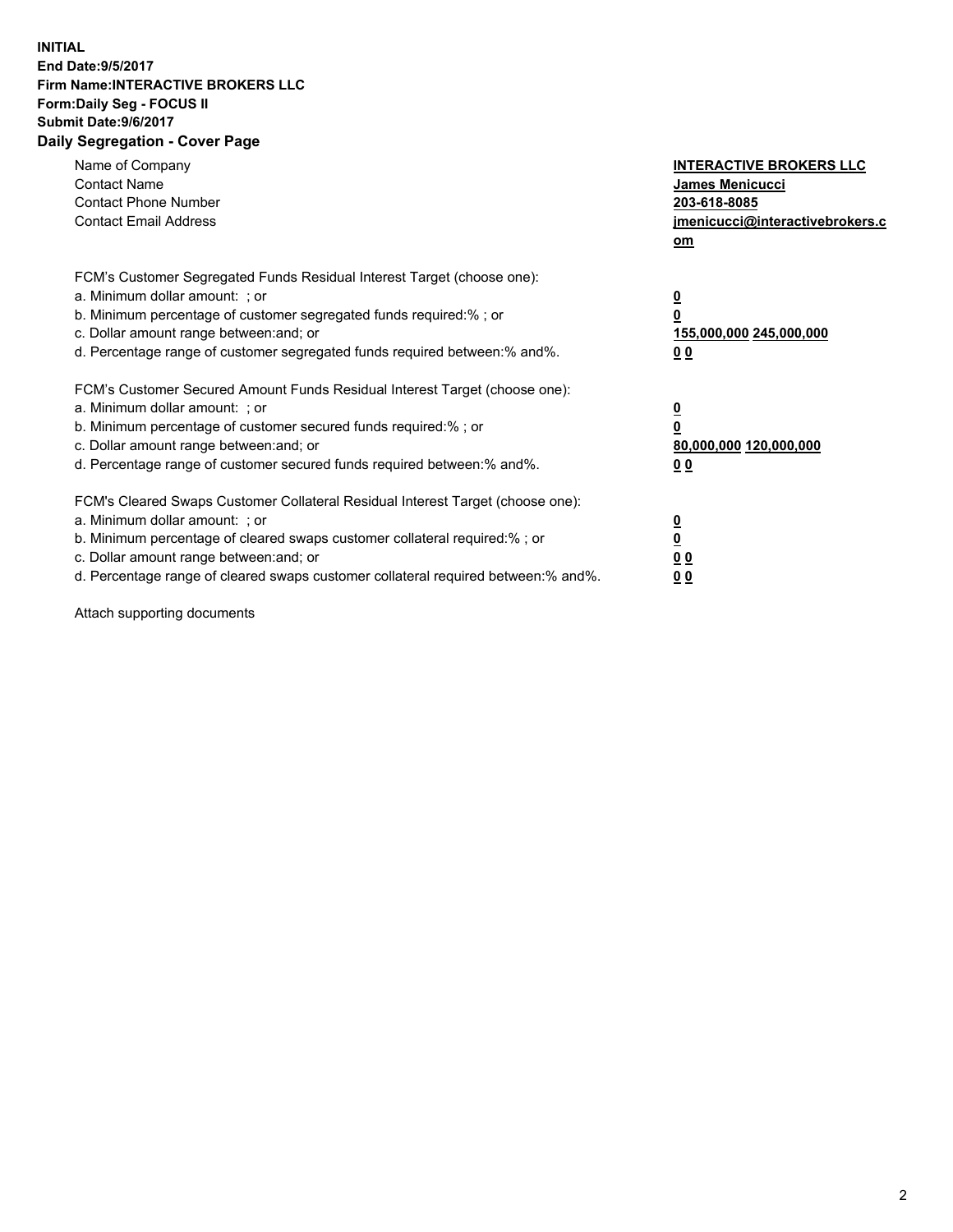## **INITIAL End Date:9/5/2017 Firm Name:INTERACTIVE BROKERS LLC Form:Daily Seg - FOCUS II Submit Date:9/6/2017 Daily Segregation - Secured Amounts**

|     | Foreign Futures and Foreign Options Secured Amounts                                         |                                  |
|-----|---------------------------------------------------------------------------------------------|----------------------------------|
|     | Amount required to be set aside pursuant to law, rule or regulation of a foreign            | $0$ [7305]                       |
|     | government or a rule of a self-regulatory organization authorized thereunder                |                                  |
| 1.  | Net ledger balance - Foreign Futures and Foreign Option Trading - All Customers             |                                  |
|     | A. Cash                                                                                     | 383,066,108 [7315]               |
|     | B. Securities (at market)                                                                   | $0$ [7317]                       |
| 2.  | Net unrealized profit (loss) in open futures contracts traded on a foreign board of trade   | $-9,511,112$ [7325]              |
| 3.  | Exchange traded options                                                                     |                                  |
|     | a. Market value of open option contracts purchased on a foreign board of trade              | 46,760 [7335]                    |
|     | b. Market value of open contracts granted (sold) on a foreign board of trade                | -20,936 [7337]                   |
| 4.  | Net equity (deficit) (add lines 1.2. and 3.)                                                | 373,580,820 [7345]               |
| 5.  | Account liquidating to a deficit and account with a debit balances - gross amount           | 10,852 [7351]                    |
|     | Less: amount offset by customer owned securities                                            | 0 [7352] 10,852 [7354]           |
| 6.  | Amount required to be set aside as the secured amount - Net Liquidating Equity              | 373,591,672 [7355]               |
|     | Method (add lines 4 and 5)                                                                  |                                  |
| 7.  | Greater of amount required to be set aside pursuant to foreign jurisdiction (above) or line | 373,591,672 [7360]               |
|     | 6.                                                                                          |                                  |
|     | FUNDS DEPOSITED IN SEPARATE REGULATION 30.7 ACCOUNTS                                        |                                  |
| 1.  |                                                                                             |                                  |
|     | Cash in banks                                                                               |                                  |
|     | A. Banks located in the United States                                                       | 75,303,989 [7500]                |
|     | B. Other banks qualified under Regulation 30.7                                              | 0 [7520] 75,303,989 [7530]       |
| 2.  | Securities                                                                                  |                                  |
|     | A. In safekeeping with banks located in the United States                                   | 343,878,220 [7540]               |
|     | B. In safekeeping with other banks qualified under Regulation 30.7                          | 0 [7560] 343,878,220 [7570]      |
| 3.  | Equities with registered futures commission merchants                                       |                                  |
|     | A. Cash                                                                                     | $0$ [7580]                       |
|     | <b>B.</b> Securities                                                                        | $0$ [7590]                       |
|     | C. Unrealized gain (loss) on open futures contracts                                         | $0$ [7600]                       |
|     | D. Value of long option contracts                                                           | $0$ [7610]                       |
|     | E. Value of short option contracts                                                          | 0 [7615] 0 [7620]                |
| 4.  | Amounts held by clearing organizations of foreign boards of trade                           |                                  |
|     | A. Cash                                                                                     | $0$ [7640]                       |
|     | <b>B.</b> Securities                                                                        | $0$ [7650]                       |
|     | C. Amount due to (from) clearing organization - daily variation                             | $0$ [7660]                       |
|     | D. Value of long option contracts                                                           | $0$ [7670]                       |
|     | E. Value of short option contracts                                                          | 0 [7675] 0 [7680]                |
| 5.  | Amounts held by members of foreign boards of trade                                          |                                  |
|     | A. Cash                                                                                     | 87,335,066 [7700]                |
|     | <b>B.</b> Securities                                                                        | $0$ [7710]                       |
|     | C. Unrealized gain (loss) on open futures contracts                                         | -4,980,292 [7720]                |
|     | D. Value of long option contracts                                                           | 46,760 [7730]                    |
|     | E. Value of short option contracts                                                          | -20,936 [7735] 82,380,598 [7740] |
| 6.  | Amounts with other depositories designated by a foreign board of trade                      | $0$ [7760]                       |
| 7.  | Segregated funds on hand                                                                    | $0$ [7765]                       |
| 8.  | Total funds in separate section 30.7 accounts                                               | 501,562,807 [7770]               |
| 9.  | Excess (deficiency) Set Aside for Secured Amount (subtract line 7 Secured Statement         | 127,971,135 [7380]               |
|     | Page 1 from Line 8)                                                                         |                                  |
| 10. | Management Target Amount for Excess funds in separate section 30.7 accounts                 | 80,000,000 [7780]                |
| 11. | Excess (deficiency) funds in separate 30.7 accounts over (under) Management Target          | 47,971,135 [7785]                |
|     |                                                                                             |                                  |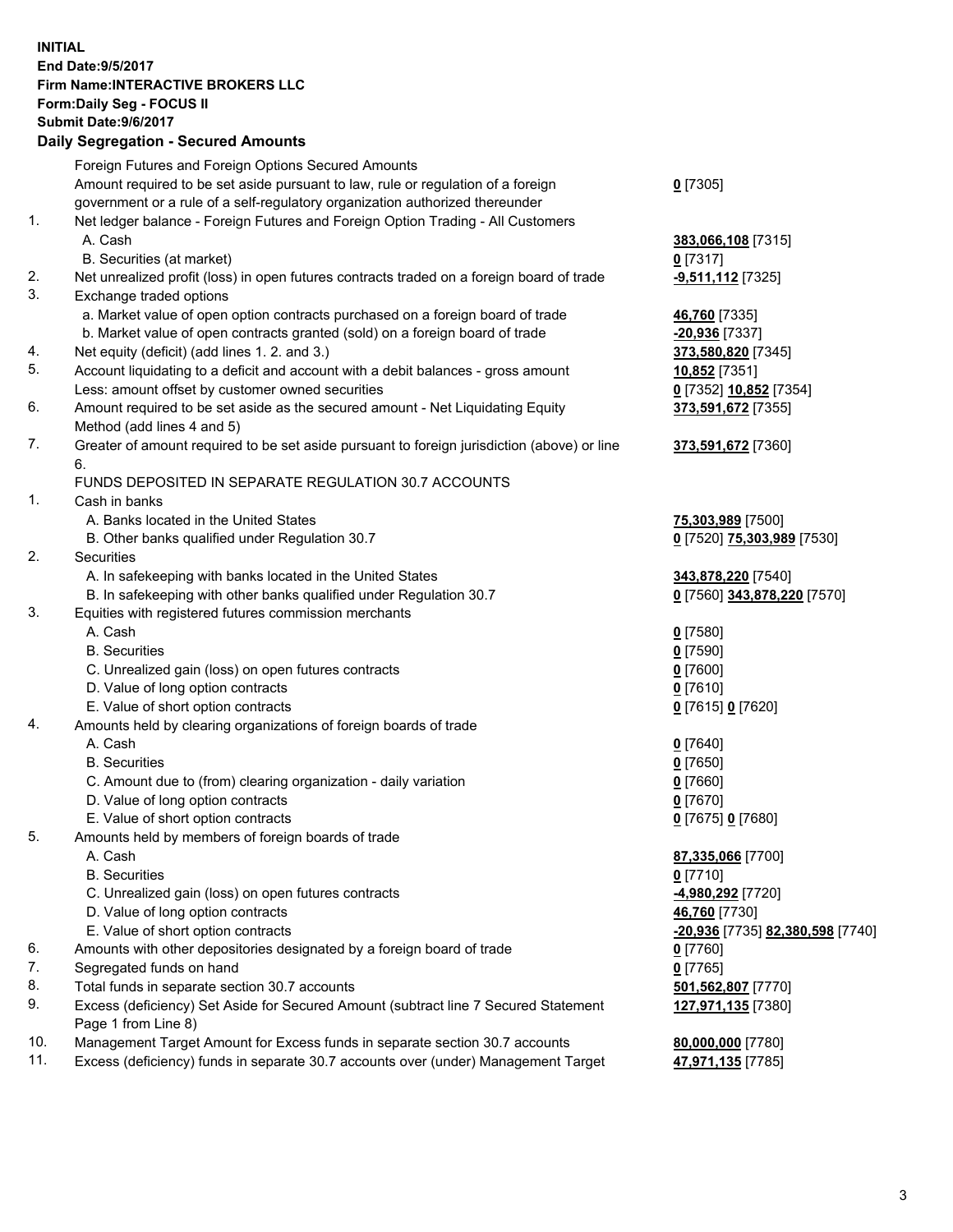**INITIAL End Date:9/5/2017 Firm Name:INTERACTIVE BROKERS LLC Form:Daily Seg - FOCUS II Submit Date:9/6/2017 Daily Segregation - Segregation Statement** SEGREGATION REQUIREMENTS(Section 4d(2) of the CEAct) 1. Net ledger balance A. Cash **4,629,228,990** [7010] B. Securities (at market) **0** [7020] 2. Net unrealized profit (loss) in open futures contracts traded on a contract market **-22,289,457** [7030] 3. Exchange traded options A. Add market value of open option contracts purchased on a contract market **205,615,591** [7032] B. Deduct market value of open option contracts granted (sold) on a contract market **-314,474,973** [7033] 4. Net equity (deficit) (add lines 1, 2 and 3) **4,498,080,151** [7040] 5. Accounts liquidating to a deficit and accounts with debit balances - gross amount **213,306** [7045] Less: amount offset by customer securities **0** [7047] **213,306** [7050] 6. Amount required to be segregated (add lines 4 and 5) **4,498,293,457** [7060] FUNDS IN SEGREGATED ACCOUNTS 7. Deposited in segregated funds bank accounts A. Cash **1,136,034,124** [7070] B. Securities representing investments of customers' funds (at market) **2,438,564,290** [7080] C. Securities held for particular customers or option customers in lieu of cash (at market) **0** [7090] 8. Margins on deposit with derivatives clearing organizations of contract markets A. Cash **520,835,303** [7100] B. Securities representing investments of customers' funds (at market) **732,344,965** [7110] C. Securities held for particular customers or option customers in lieu of cash (at market) **0** [7120] 9. Net settlement from (to) derivatives clearing organizations of contract markets **-4,821,778** [7130] 10. Exchange traded options A. Value of open long option contracts **205,579,303** [7132] B. Value of open short option contracts **-314,436,345** [7133] 11. Net equities with other FCMs A. Net liquidating equity **0** [7140] B. Securities representing investments of customers' funds (at market) **0** [7160] C. Securities held for particular customers or option customers in lieu of cash (at market) **0** [7170] 12. Segregated funds on hand **0** [7150] 13. Total amount in segregation (add lines 7 through 12) **4,714,099,862** [7180] 14. Excess (deficiency) funds in segregation (subtract line 6 from line 13) **215,806,405** [7190] 15. Management Target Amount for Excess funds in segregation **155,000,000** [7194] 16. Excess (deficiency) funds in segregation over (under) Management Target Amount **60,806,405** [7198]

Excess